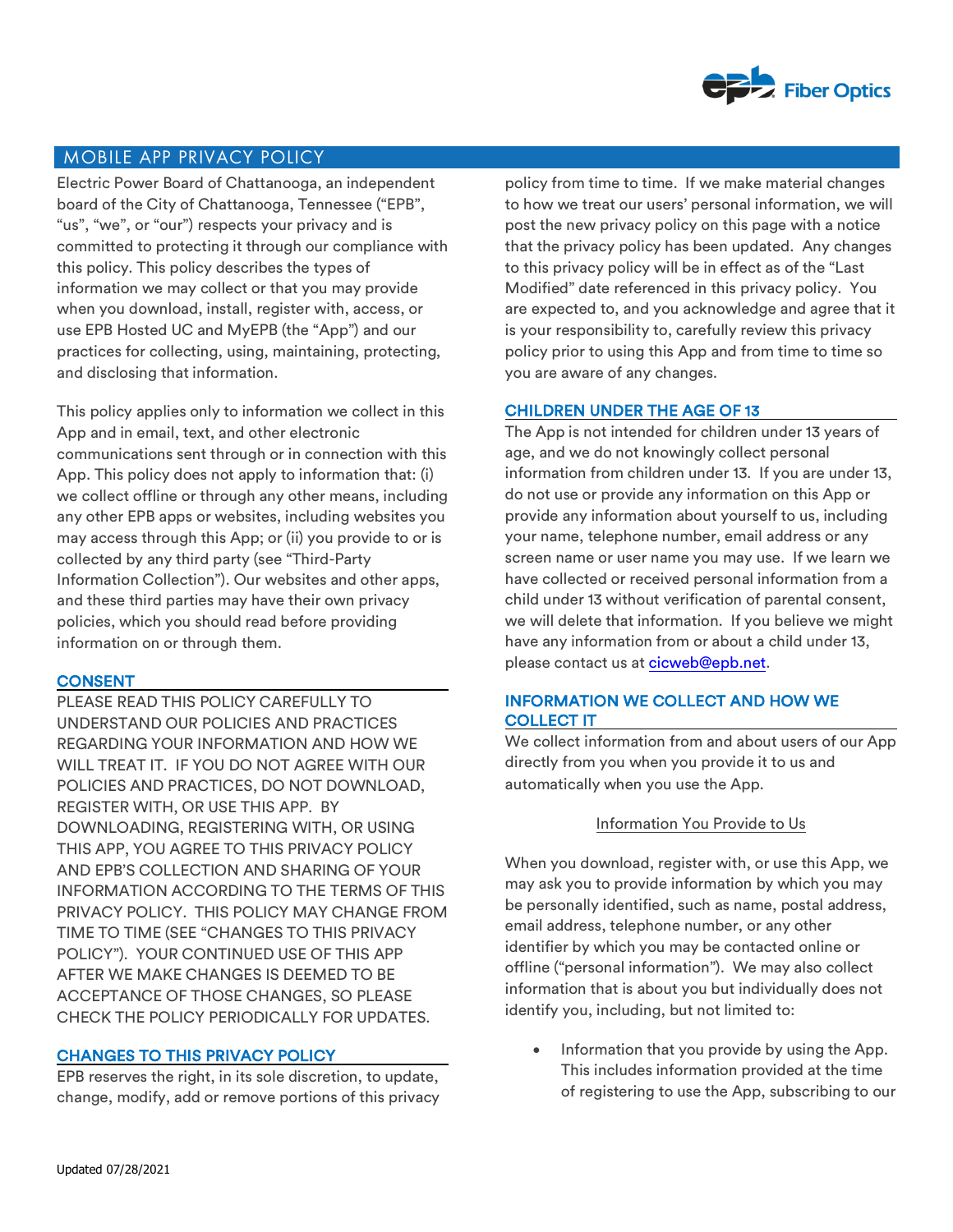service, and requesting further services. We may also ask you for information when you report a problem with the App.

- Records and copies of your correspondence (including email addresses and phone numbers) if you contact us.
- Your responses to surveys that we might ask you to complete for research purposes.
- Details of transactions you carry out through the App and of the fulfillment of your requests. You may be required to provide financial information before placing a request through the App.
- Your search queries on the App.

[You may provide information to be published or displayed ("Posted") on public areas of websites you access through the App (collectively, "User Contributions"). Your User Contributions are Posted and transmitted to others at your own risk. Although we limit access to certain parts of the App, please be aware that no security measures are perfect or impenetrable. Additionally, we cannot control the actions of third parties with whom you may choose to share your User Contributions. Therefore, we cannot and do not guarantee that your User Contributions will not be viewed by unauthorized persons.]

# Automatic Information Collection and Tracking

When you download, access, and use the App, it may use technology to automatically collect:

- Usage Details. When you access and use the App, we may automatically collect certain details of your access to and use of the App, including traffic data, location data, logs, and other communication data and the resources that you access and use on or through the App.
- Device Information. We may collect information about your mobile device and internet connection, including the device's unique device identifier, IP address, operating system, browser type, mobile network information, and the device's telephone number.
- Stored Information and Files. The App also may access metadata and other information associated with other files stored on your device. This may include, for example, photographs, audio and video clips, personal contacts, and address book information.

If you do not want us to collect this information do not download the App or delete it from your device. For more information, see "Your Choices About Our Collection, Use, and Disclosure of Your Information."

We also may use these technologies to collect information about your activities over time and across third-party websites, apps, or other online services (behavioral tracking). "Do Not Track" is a proposed standard that is currently under development. As it is not yet finalized, we adhere to the standards set out in this privacy policy and we do not currently respond to "Do Not Track" signals in the App or on third-party websites or online services where we may collect information. The information we collect automatically is statistical data and does not include personal information, and we do not maintain it or associate it with personal information we collect in other ways or receive from third parties.

## Information Collection and Tracking Technologies

The technologies we use for automatic information collection may include Google Analytics, cookies (or mobile cookies), web beacons, and other similar technologies. A cookie is a small file placed on your device. It may be possible to refuse to accept mobile cookies by activating the appropriate setting on your device. However, if you select this setting, you may be unable to access certain parts of our App. Pages of the App [and our emails] may contain small electronic files known as web beacons (also referred to as clear gifs, pixel tags, and single-pixel gifs) that permit EPB, for example, to count users who have visited those pages [or opened an email] and for other related app statistics (for example, recording the popularity of certain app content and verifying system and server integrity).

The Google Analytics SDK may receive and store certain types of information whenever you interact with the App. The information collected by Google Analytics is statistical data and does not include personal information, and we do not maintain it. You may learn more about how Google uses the information it collects by visiting the following site "How Google uses data when you use our partners' sites or apps" (located at

# https://www.google.com/policies/privacy/partners/) Google's ability to use and share information collected by Google Analytics about your use of the App is restricted by the Google Privacy Policy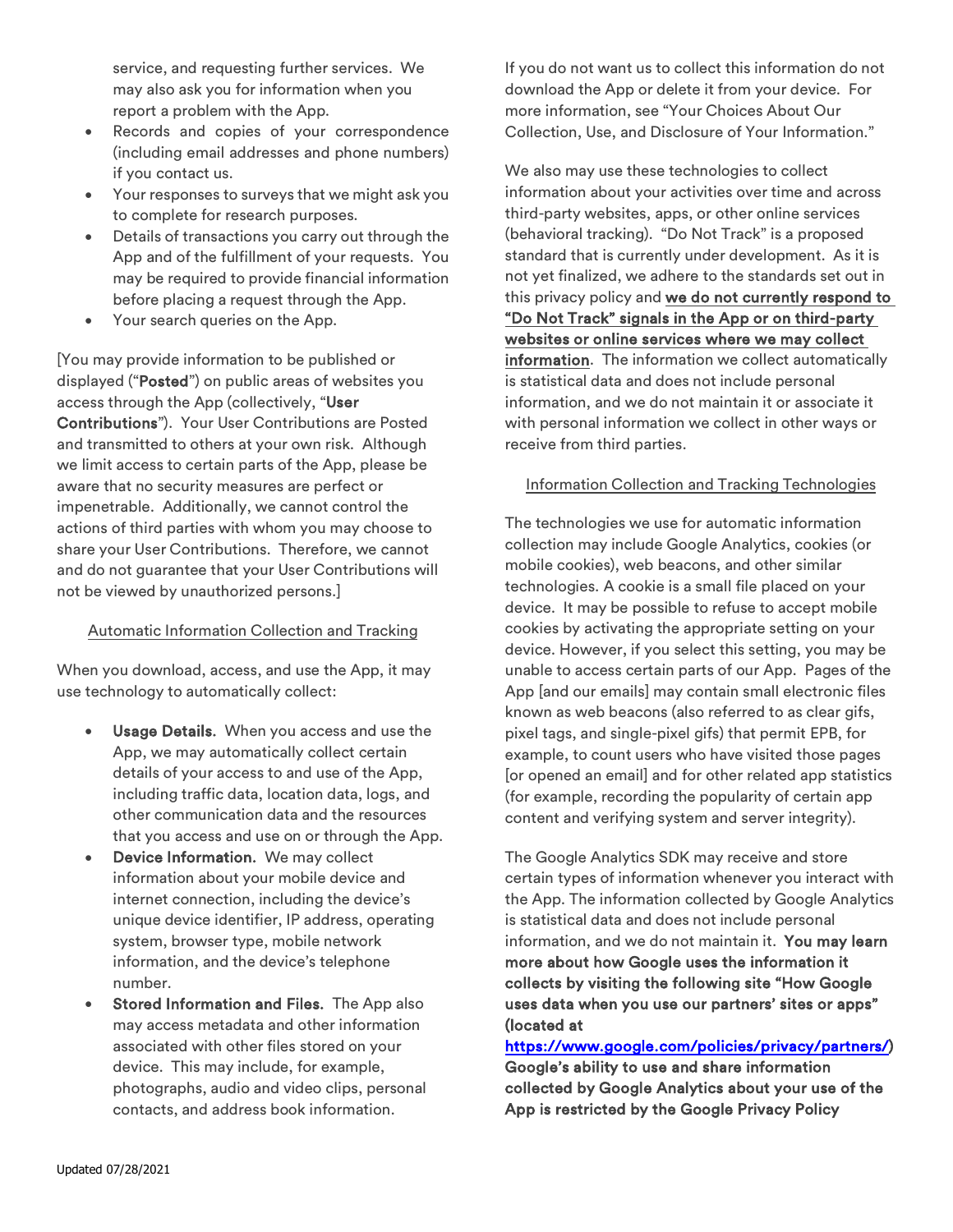# (located at https://www.google.com/policies/privacy/).

# THIRD-PARTY INFORMATION COLLECTION

When you use the App or its content, certain third parties may use automatic information collection technologies to collect information about you or your device. These third parties may include:

- Advertisers, ad networks, and ad servers.
- Analytics companies.
- Your mobile device manufacturer.
- Your mobile service provider.

These third parties may use tracking technologies to collect information about you when you use this app. The information they collect may be associated with your personal information or they may collect information, including personal information, about your online activities over time and across different websites, apps, and other online services websites. They may use this information to provide you with interest-based (behavioral) advertising or other targeted content.

We do not control these third parties' tracking technologies or how they may be used. If you have any questions about an advertisement or other targeted content, you should contact the responsible provider directly. For information about how you can opt out of receiving targeted advertising from many providers, see "Your Choices About Our Collection, Use, and Disclosure of Your Information" in this privacy policy.

#### HOW WE USE YOUR INFORMATION

We use information that we collect about you or that you provide to us, including any personal information, to:

- Provide you with the App and its contents, and any other information, products or services that you request from us.
- Fulfill any other purpose for which you provide it.
- Give you notices about your account, including expiration and renewal notices.
- Carry out our obligations and enforce our rights arising from any contracts entered into between you and us, including for billing and collection.

• Notify you when App updates are available, and of changes to any products or services we offer or provide though it.

The usage information we collect helps us to improve our App and to deliver a better and more personalized experience by enabling us to:

- Estimate our audience size and usage patterns.
- Store information about your preferences, allowing us to customize our App according to your individual interests.
- Speed up your searches.
- Recognize you when you use the App.

### DISCLOSURE OF YOUR INFORMATION

We may disclose aggregated information about our users, and information that does not identify any individual or device, without restriction. In addition, we may disclose personal information that we collect or you provide:

- To our subsidiaries and affiliates.
- To contractors, service providers, and other third parties we use to support our business and who are bound by contractual obligations to keep personal information confidential and use it only for the purposes for which we disclose it to them.
- To a buyer or other successor in the event of a merger, divestiture, restructuring, reorganization, dissolution, or other sale or transfer of some or all of EPB's assets, whether as a going concern or as part of bankruptcy, liquidation, or similar proceeding, in which personal information held by EPB about our App users is among the assets transferred.
- To fulfill the purpose for which you provide it.
- For any other purpose disclosed by us when you provide the information.
- With your consent.
- To comply with any court order, law, or legal process, including to respond to any government or regulatory request.
- To enforce our rights arising from any contracts entered into between you and us, including the App EULA, and for billing and collection.
- If we believe disclosure is necessary or appropriate to protect the rights, property, or safety of EPB, our customers or others. This includes exchanging information with other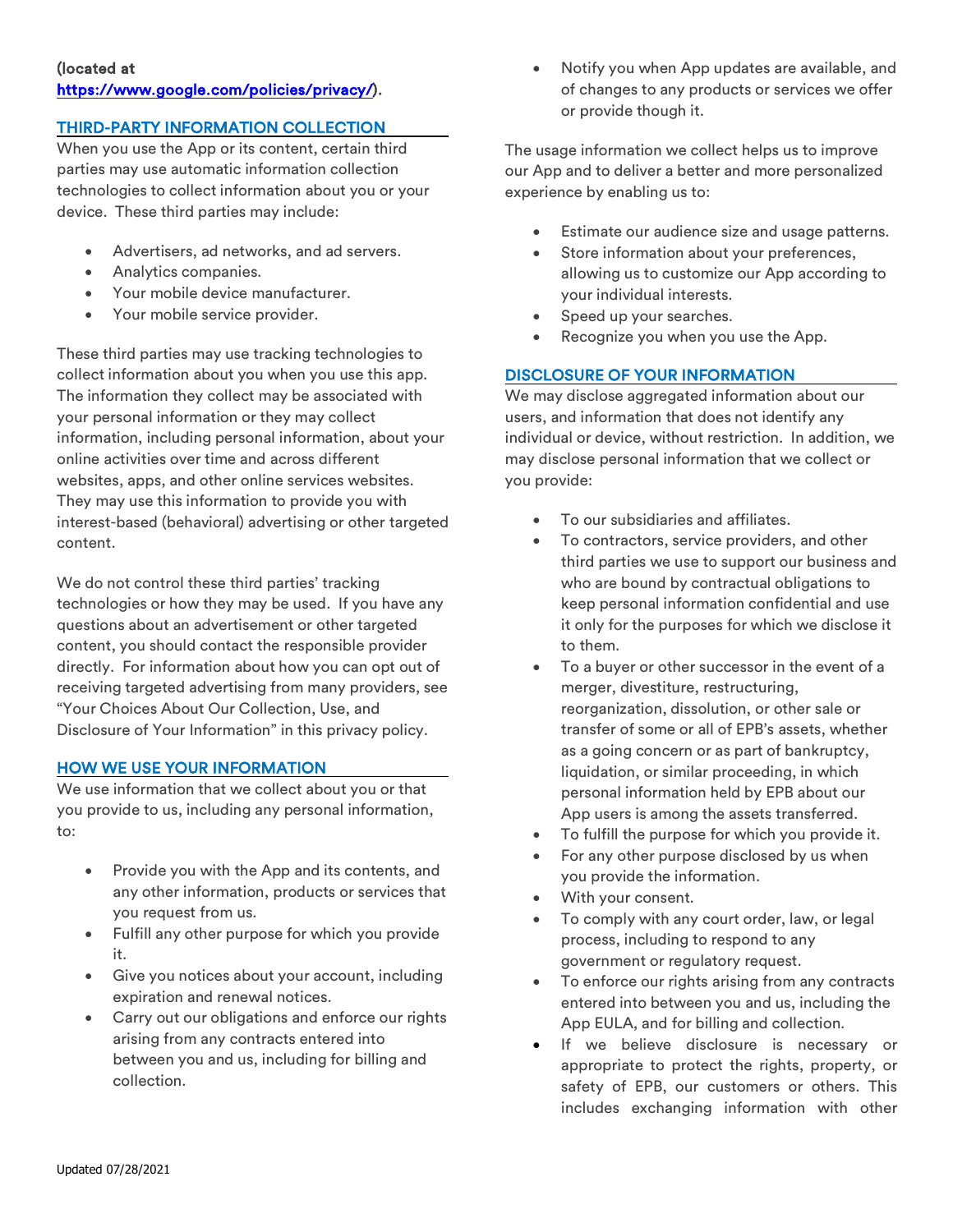companies and organizations for the purposes of fraud protection and credit risk reduction.

### YOUR CHOICES ABOUT OUR COLLECTION, USE, AND DISCLOSURE OF YOUR INFORMATION

We strive to provide you with choices regarding the personal information you provide to us. This section describes mechanisms we provide for you to control certain uses and disclosures of your information.

- Disclosure of Your Information for Third-Party Advertising and Marketing. EPB does not share your personal information with unaffiliated third parties for promotional purposes.
- Google Analytics. EPB does use Google Analytics to track App usage and for crash reporting.

We do not control third parties' collection or use of your information to serve interest-based advertising. However these third parties may provide you with ways to choose not to have your information collected or used in this way. You can opt out of receiving targeted ads from members of the Network Advertising Initiative ("NAI") on the NAI's website.

### DATA SECURITY

We have implemented measures designed to secure your personal information from accidental loss and from unauthorized access, use, alteration, and disclosure. All information you provide to us is stored on our secure servers behind firewalls. Any payment transactions and other information will be encrypted using TLS technology. Your personal information is password protected and restricted within our organization to employees and trusted partners that need access to your personal information in order to correspond with you and provide the products and/or services that you requested from us. The safety and security of your information also depends on you. Where we have given you (or where you have chosen) a password for access to certain parts of our App, you are responsible for keeping this password confidential. Do not share your password with anyone.

Unfortunately, the transmission of information via the internet and mobile platforms is not completely secure. Although we do our best to protect your personal information, we cannot guarantee the security of your personal information transmitted through our App. Any transmission of personal information is at your own risk.

We are not responsible for circumvention of any privacy settings or security measures we provide.

### LINKED APPS AND WEBSITES

This privacy policy is applicable only to the App and does not apply to any third-party apps or websites. The App may contain links to, and media and other content from, other apps and websites. In addition, such thirdparty media and content may also contain external links. Because of the dynamic media capabilities of the App, it may not be clear to you which links are embedded in the App and which are embedded in thirdparty media and/or content. EPB cannot and does not guarantee the privacy policies and practices of any third party. EPB does not control, operate, or endorse any information, products, or services of any third-party apps or websites that may be reached through links from the App. EPB is providing these links only as a convenience to you.

The use of any personal information provided by you to, or automatically collected from, a third party will be governed by that party's privacy policies. If you are unsure whether an app or website is controlled, affiliated, or managed by EPB, you should review the privacy policies at each linked app or website to determine how that site treats your personal information.

### ACCESSING AND CORRECTING YOUR PERSONAL INFORMATION

You can review and change your personal information by logging into the epb.com web portal and visiting your account profile page. If you have any questions about personal information that may be retained by EPB, you may also contact us at cicweb@epb.net. Upon your request, EPB will provide to you the personal information under its control, if any, as well as information about the ways in which that information is being used and disclosed. EPB will use commercially reasonable efforts to ensure that personal information we may be using or disclosing is accurate and complete. If you demonstrate that your information is inaccurate or incomplete, the information will be amended as appropriate. We will use commercially reasonable efforts to respond to any request and update your personal information, if necessary. We cannot delete your personal information except by also deleting your user account. We may not accommodate a request to change information if we believe the change would violate any law or legal requirement or cause the information to be incorrect.